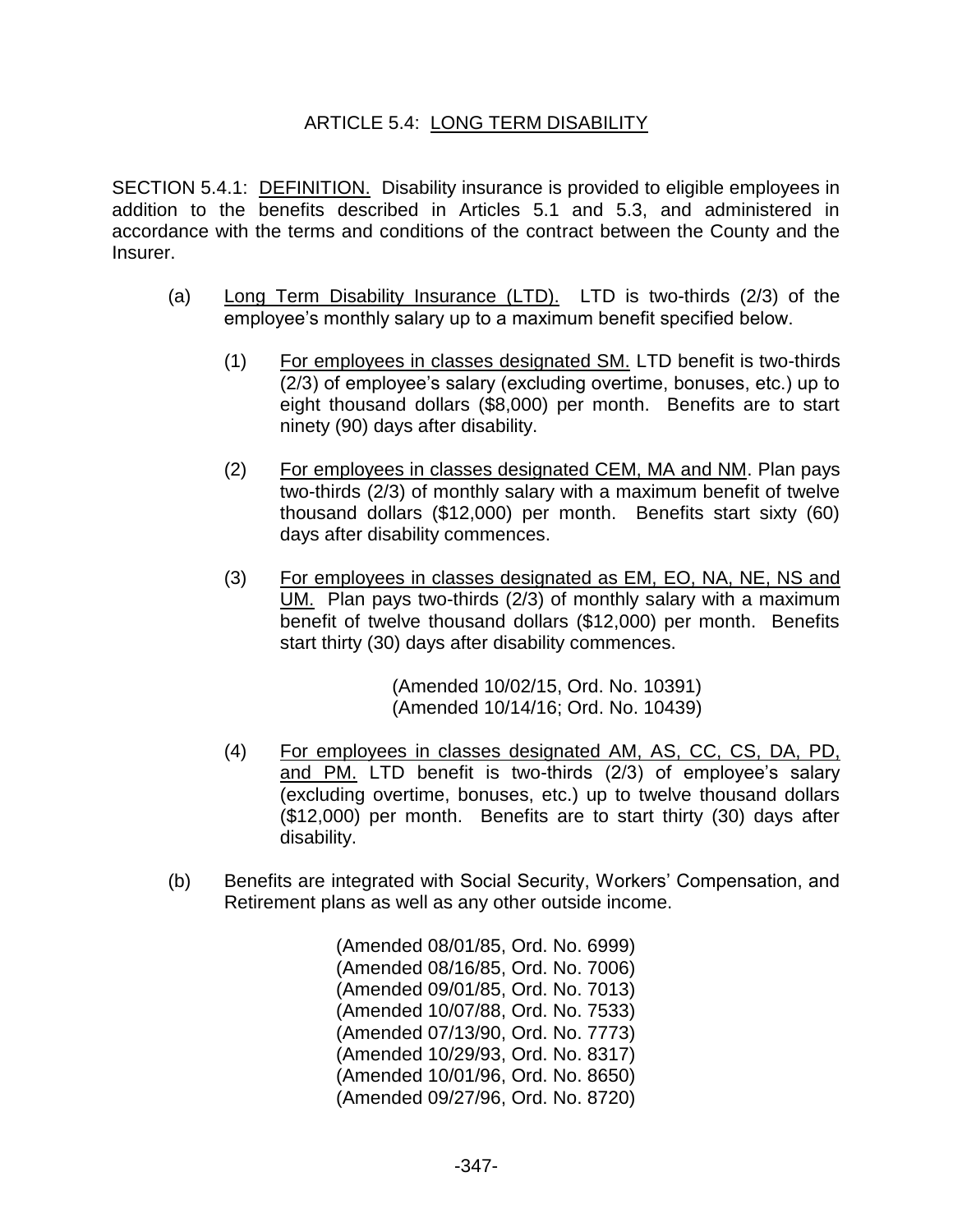| (Amended 10/01/00, Ord. No. 9241)       |  |
|-----------------------------------------|--|
| (Amended 12/15/00, Ord. No. 9286)       |  |
| (Amended 07/17/01, Ord. No. 9360)       |  |
| (Amended 01/11/02, Ord. No. 9415; 9417) |  |
| (Amended 04/02/04, Ord. No. 9630)       |  |
| (Amended 06/23/06, Ord. No. 9783)       |  |
| (Amended 06/26/15, Ord. No. 10381)      |  |
| (Amended 10/02/15, Ord. No. 10391)      |  |